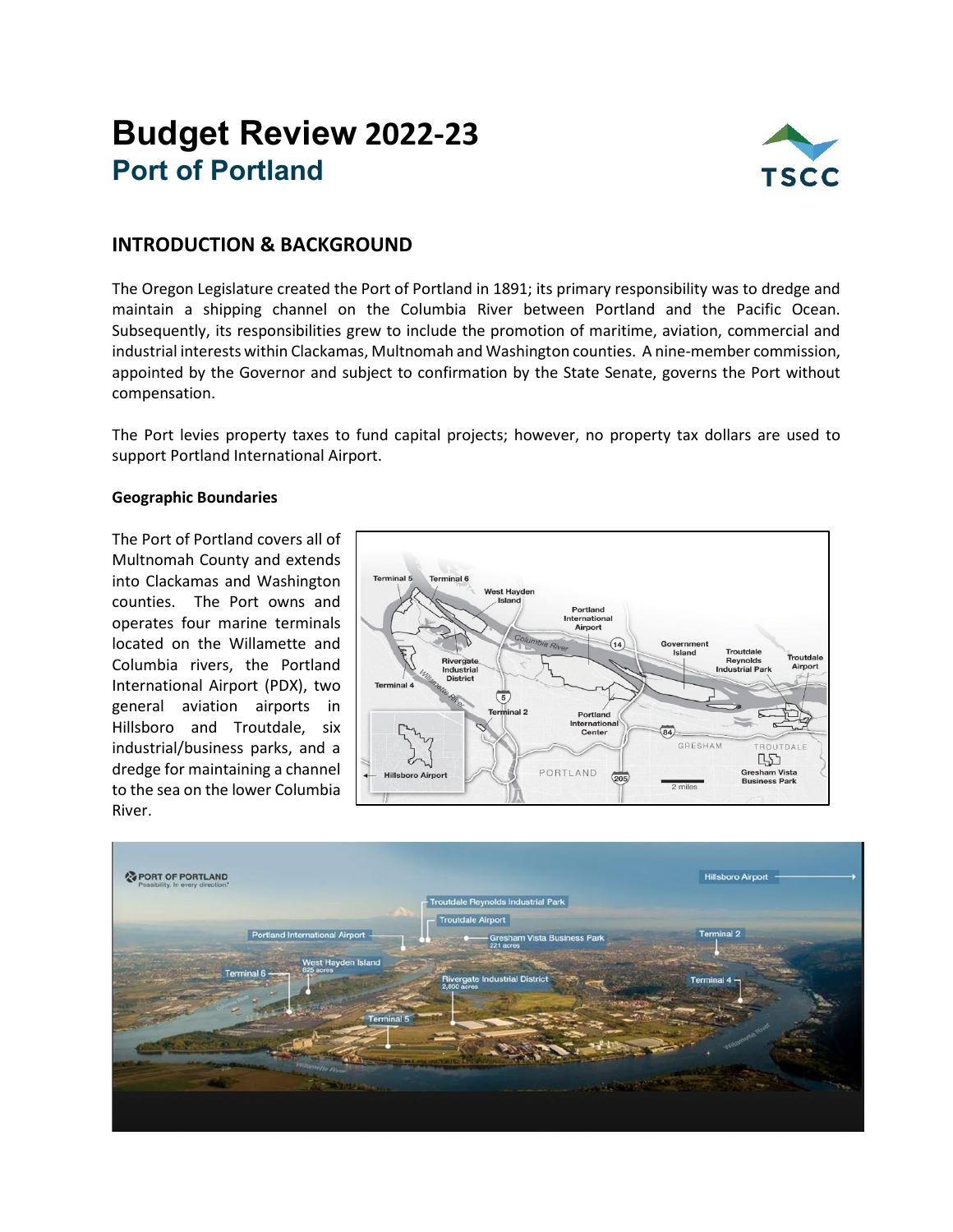| <b>Port of Portland</b>                   | 2018-19    | 2019-20    | 2020-21    | 2021-22    |
|-------------------------------------------|------------|------------|------------|------------|
| Assessed Value in Billions                | \$187.353  | \$195.539  | \$204.617  | \$213.836  |
| Real Market Value (M-5) in Billions       | \$326.072  | \$367.367  | \$384.774  | \$411.490  |
| Property Tax Rate Extended:<br>Operations | \$0.0701   | \$0.0701   | \$0.0701   | \$0.0701   |
| Measure 5 Loss                            | \$-193,393 | \$-207.991 | \$-234.220 | \$-253,530 |
| Number of Employees (FTE's)               | 781        | 754        | 810        | 795        |
| PDX Passenger Volume (in Millions)        | 19.9       | 14.6       | 10.3       | 12.6       |
| Total Landed Weight (Jbs in Billions)     | 12.7       | 10.8       | 8.0        | 10.2       |
| Automobiles                               | 322.309    | 265.286    | 253.649    | 287,700    |

# **STRATEGIC PLAN**

In the budget presentation to the Port's Board, the Chief Financial Officer presented the following budget priorities.

- Address systematic understaffing in key areas
- Restore key services contracts and rebuild air service
- Redevelop the terminal core to prepare for economic growth
- Mass timber manufacturing center at Terminal 2
- Evaluate Port assets' contribution to shared prosperity
- Significant growth in Terminal 6 container volumes and FTE to accommodate
- Invest in enterprise architecture and business intelligence systems
- Develop strategy for employee learning and development

## **BUDGET OVERVIEW**

The total FY 23 budget is \$2.9 billion, 3% higher than the revised current year budget. The Port of Portland is optimistic about the upcoming fiscal year. Three major highlights are:

- The Port is projecting 8.2 million enplaned passengers in FY 23 30% higher than the FY 22 budget of 6.3 million, but 18% below the FY18-19 pre-pandemic level of 10 million. They expect recovery to pre-pandemic levels by FY 25.
- Container volumes have increased steadily since the 2016 cessation of container service. The Port estimates that this year's (FY 22) anticipated level of 37,500 containers will more than double next year (FY 23) to 80,000. Most other marine shipment categories are also budgeted to increase.
- The Port will begin transforming Terminal 2 to facilitate the growing mass timber industry. The Port has secured a grant to start the process and has applied for an additional \$100 million grant to build out facilities for manufacturing, construction, testing, and workforce training.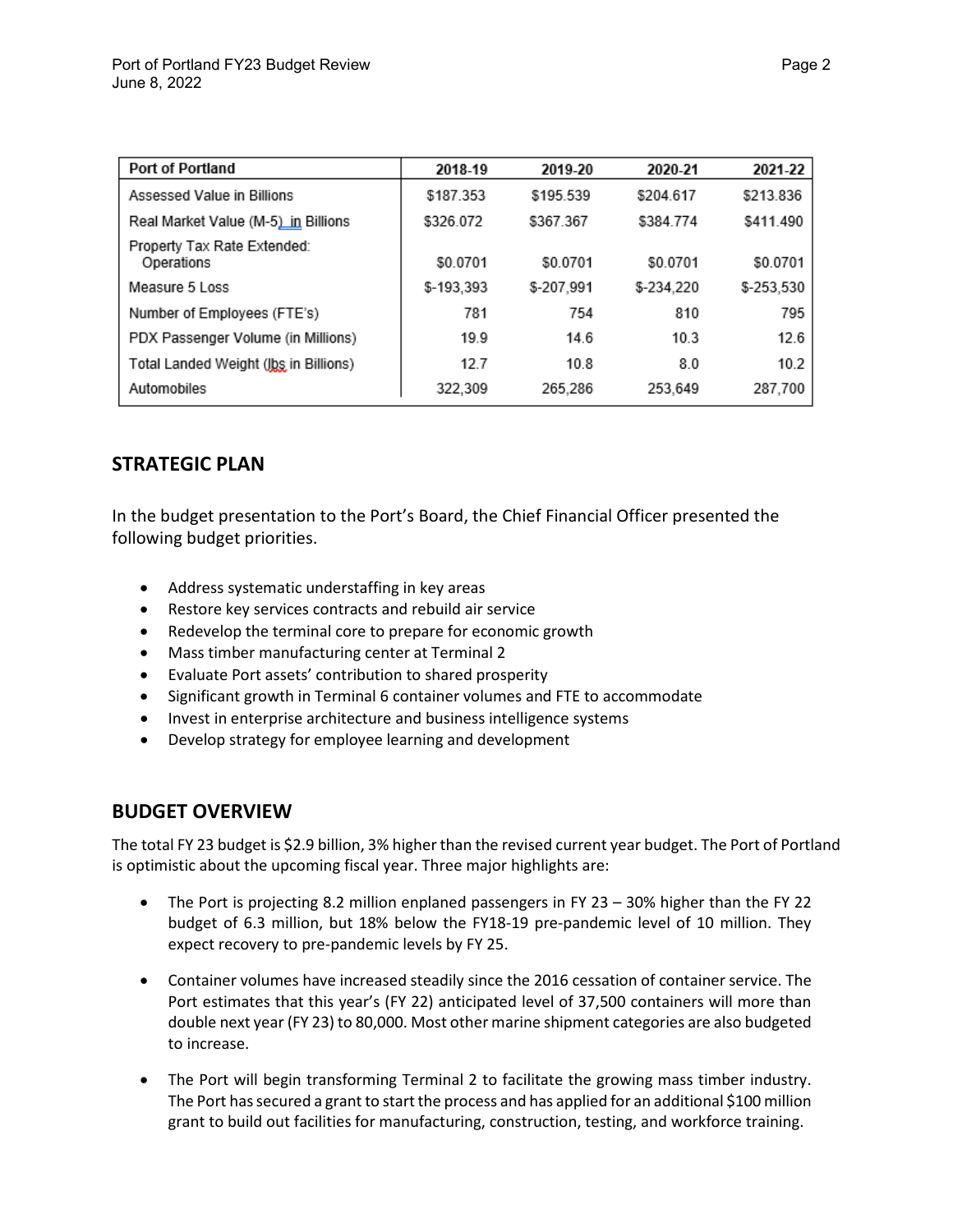#### **RESOURCES**

The Port is anticipating a significant carry over from the current year: the FY 23 budget includes a 20% increase in the beginning fund balance (from this year's level of \$653 million to \$787 million next year). Half of the district's funds have increased beginning fund balances.

| <b>Total Budget Resources</b> |                   |                   |                           |                    |                           |  |  |
|-------------------------------|-------------------|-------------------|---------------------------|--------------------|---------------------------|--|--|
| (\$ Millions)                 |                   |                   |                           |                    |                           |  |  |
|                               | 2019-20<br>Actual | 2020-21<br>Actual | 2021-22<br><b>Rev Bud</b> | 2022-23<br>App Bud | <b>Budget</b><br>% Change |  |  |
| <b>Beginning Fund Balance</b> | 996.4             | 685.8             | 653.3                     | 786.5              | 20%                       |  |  |
| <b>Property Taxes</b>         | 13.1              | 13.7              | 13.7                      | 14.9               | 9%                        |  |  |
| Intergovernmental Revenue     | 36.2              | 67.1              | 25.0                      | 79.5               | 218%                      |  |  |
| Fees and Charges              | 324.5             | 300.0             | 391.6                     | 447.1              | 14%                       |  |  |
| Other Income                  | 40.2              | 11.6              | 38.6                      | 21.0               | $-46%$                    |  |  |
| Debt Proceeds                 | 1.0               | 486.5             | 820.0                     | 634.5              | $-23%$                    |  |  |
| Transfers In                  | 395.3             | 337.1             | 769.6                     | 887.4              | 15%                       |  |  |
| <b>TOTAL RESOURCES</b>        | 1.806.7           | 1.901.8           | 2.711.8                   | 2.870.8            | 6%                        |  |  |

The Port will issue \$635 million in debt proceeds in FY 23. This is down \$186 million from the FY 22 total. Revenue received from debt proceeds in the current year are allocated as follows:

- \$5 million to the General Fund
- \$300 million to the Airport Revenue Fund from which it is transferred to other funds for debt service, capital projects, and operations.
- \$309 million to the Airport Construction Fund where it is used solely to pay for airport additions, expansions, and improvements.
- \$21 million to the Airport Revenue Bond Fund to pay debt service costs.

#### **REQUIREMENTS**

Only about 40% of the \$2.9 billion FY23 budget is for expenditures, \$1.2 billion. The rest of the budget consists of interfund transfers and contingency and ending fund balance.

| <b>Total Requirements By Function</b> |                   |                   |                           |                    |                           |  |  |
|---------------------------------------|-------------------|-------------------|---------------------------|--------------------|---------------------------|--|--|
| (\$ Millions)                         |                   |                   |                           |                    |                           |  |  |
|                                       | 2019-20<br>Actual | 2020-21<br>Actual | 2021-22<br><b>Rev Bud</b> | 2022-23<br>App Bud | <b>Budget</b><br>% Change |  |  |
| Enterprises & Community Svcs          | 501               | 602               | 615                       | 623                | 1%                        |  |  |
| <b>Administrative Services</b>        | 79                | 47                | 57                        | 65                 | 15%                       |  |  |
| Environmental & Conservation Sycs     | 4                 | 6                 | 10                        | 5                  | $-47%$                    |  |  |
| Debt Service                          | 109               | 235               | 424                       | 451                | 7%                        |  |  |
| Capital Outlay Unallocated            | 33                | 21                | 50                        | 49                 | $-2%$                     |  |  |
| <b>Total Expenditures</b>             | 726               | 911               | 1.156                     | 1.194              | 3%                        |  |  |
| <b>Transfers Out</b>                  | 395               | 337               | 770                       | 887                | 15%                       |  |  |
| Contingencies                         |                   |                   | 662                       | 644                | $-3%$                     |  |  |
| <b>Ending Fund Balance</b>            | 686               | 653               | 124                       | 145                | 17%                       |  |  |
| <b>TOTAL REQUIREMENTS</b>             | 1.807             | 1.902             | 2.712                     | 2.871              | 3%                        |  |  |

The financial structure of the Port is defined by certain dedicated funds that are restricted to particular purposes and/or supported by specific business activity.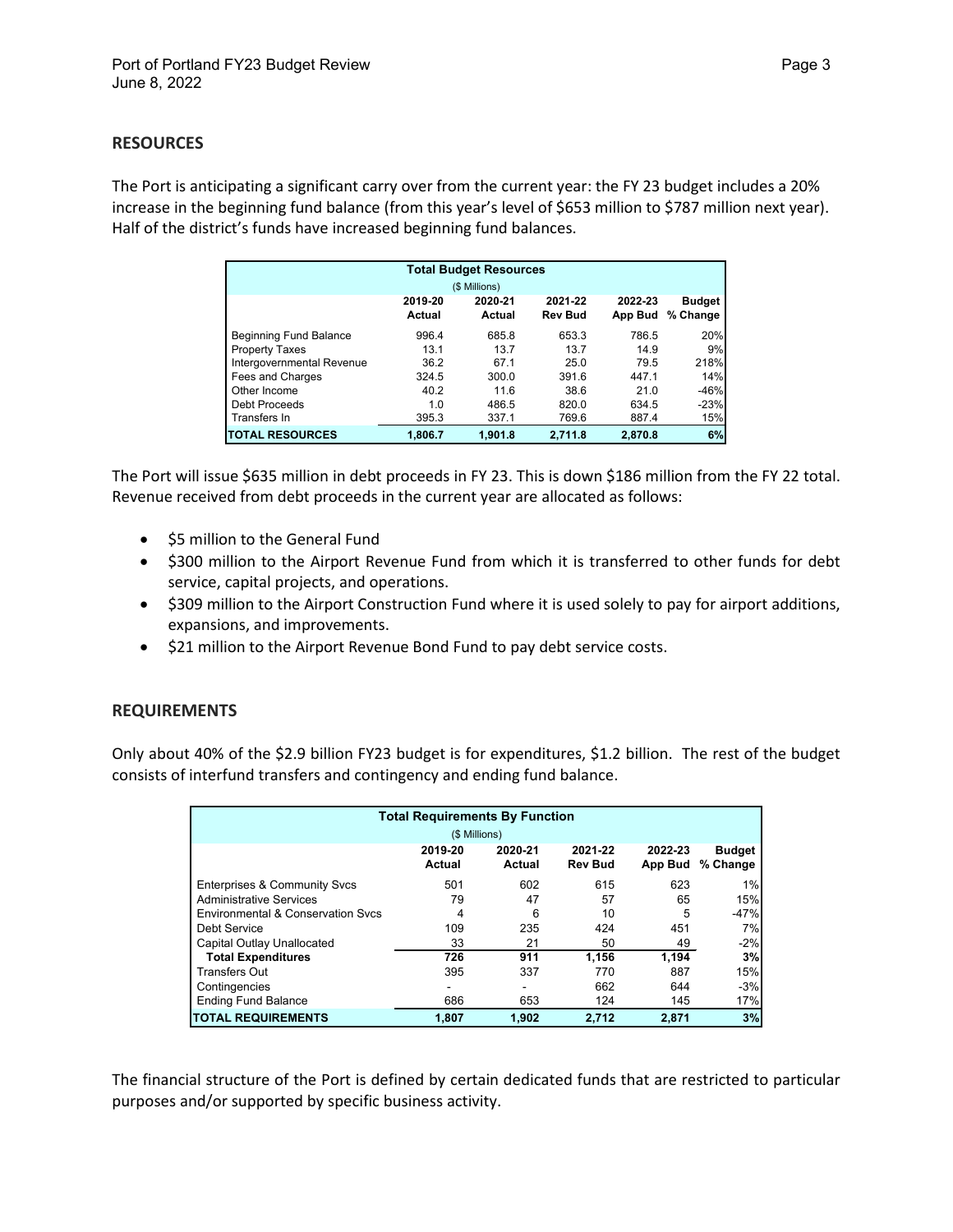

From a financial perspective, the budget document reflects two primary divisions:

- 1) **General Port** Operations includes Marine, Aviation, Industrial Development, Navigation, and Administration ( which is comprised of Corporate Administration, Project Delivery and Safety and Engineering)
- 2) **Aviation** is comprised of Portland International Airport (PDX) and the two General Aviation reliever airports located in Hillsboro and Troutdale. The General Aviation reliever system is included in the Port's General Fund.

Portland Airport (PDX) resources cannot be co-mingled with any other resources of the Port and are restricted for use at Aviation facilities in accordance with FFA regulations and Airport Bond Ordinances. PDX resources can be used to fund the General Aviation reliever system in certain circumstances. A transfer of resources is made from the Airport Revenue Fund to the Port's Bond Construction Fund for that purpose.

#### **Budget Requirements by Program**

The **Marine Division** owns three active marine terminals handling a diverse mix of cargo. All terminals are near major rail, highway, and inland barge connections providing intermodal transportation flexibility. Except for the container yard at Terminal 6, nearly all the Port's major marine customers are currently under long-term lease agreements.

This division's FY 23 budget is \$73.6 million, with operating expenditures of \$59 million and capital expenditures of \$15 million. The division has 66 FTE. Container volumes at Terminal 6 are budgeted to more than double next year, becoming the primary driver of an \$18.6 million (40%) increase in Marine operating revenues. Marine infrastructure development reflects the rapidly changing international marine shipping environment. The Port is positioning itself to meet the challenges of that change: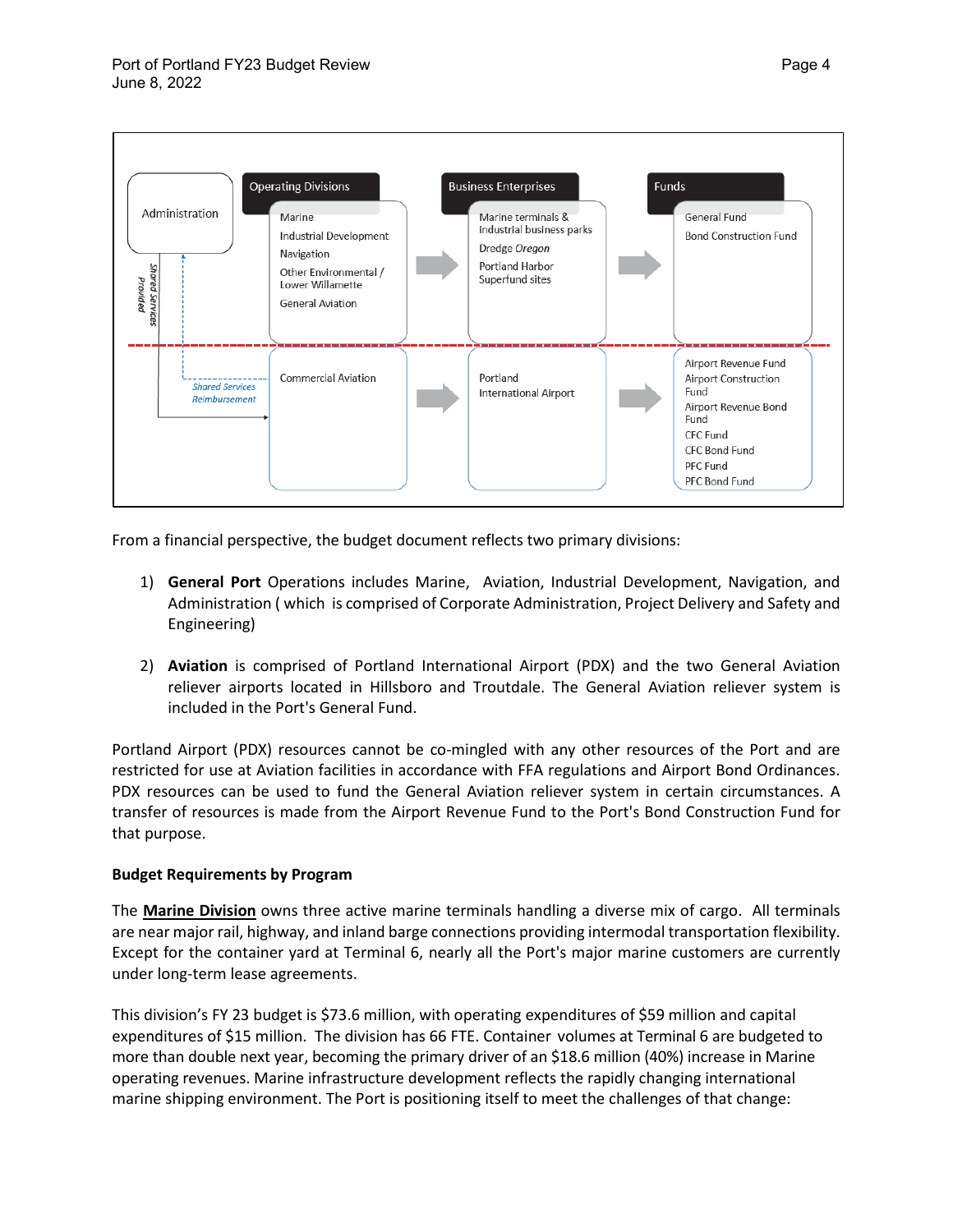• Capitalizing on the recently passed federal infrastructure legislation, plan design and submit for grant opportunities a series of Terminal 6 infrastructure projects to modernize and upgrade Terminal 6 Container Yard to meet the Port's goal of a modern and diversified cargo terminal.

• Develop and implement an equipment acquisition, renewal and replacement strategic plan to ensure the T6 Container Terminal is ready for anticipated future business.

• As the Oregon non-Federal sponsor to the U.S. Army Corps of Engineers, participate in the management and maintenance of the 43-foot Columbia River navigation channel, and the planning & design for the future 43-foot navigation channel on the Willamette River.

. Maintain marine terminal berths to their authorized depths, including a long term strategy for the placement of dredged material from both the Columbia and Willamette River berths.

• Develop plan for funding the demolition of non-operational grain elevator at Terminal 4 to free the site for marketing and future development.

| <b>Description</b>         | FY 2019-20 | FY 2020-21 | FY 2021-22     | FY2022-23 | Change   |
|----------------------------|------------|------------|----------------|-----------|----------|
|                            | Actual     | Actual     | <b>Adopted</b> | Forecast  |          |
| Autos (Units)              | 265.286    | 253.649    | 287.700        | 285.000   | $-0.9%$  |
| Breakbulk (Metric Tons)    |            |            |                | 2,500     |          |
| Grain Bulk (Metric Tons)   | 2.140.374  | 2,500,000  | 2,500,000      | 2,800,000 | 12.0%    |
| Mineral Bulk (Metric Tons) | 6.749.236  | 6.630.002  | 7.290.000      | 7.965.000 | 9.3%     |
| Rail Shuttle (Boxes)       | 37.096     | 36,000     | 38,400         | 24,000    | $-37.5%$ |
| Containers (TEU)           | 13.869     | 30.000     | 37.500         | 79.800    | 112.8%   |

. Work with existing tenants to facilitate new business development and expansion projects.



Overview of T-6 Courtesy of Port of Portland

The **Trade and Equitable Development Division** includes real property development, leasing, and sales. The Port is one of the largest developers of industrial property in the region. They oversee six business and industrial parks;

- Troutdale Reynolds Industrial Park (TRIP**)**
- Gresham Vista Business Park
- Swan Island Industrial Park
- Rivergate Industrial District
- Portland International Center
- Marine Terminal 2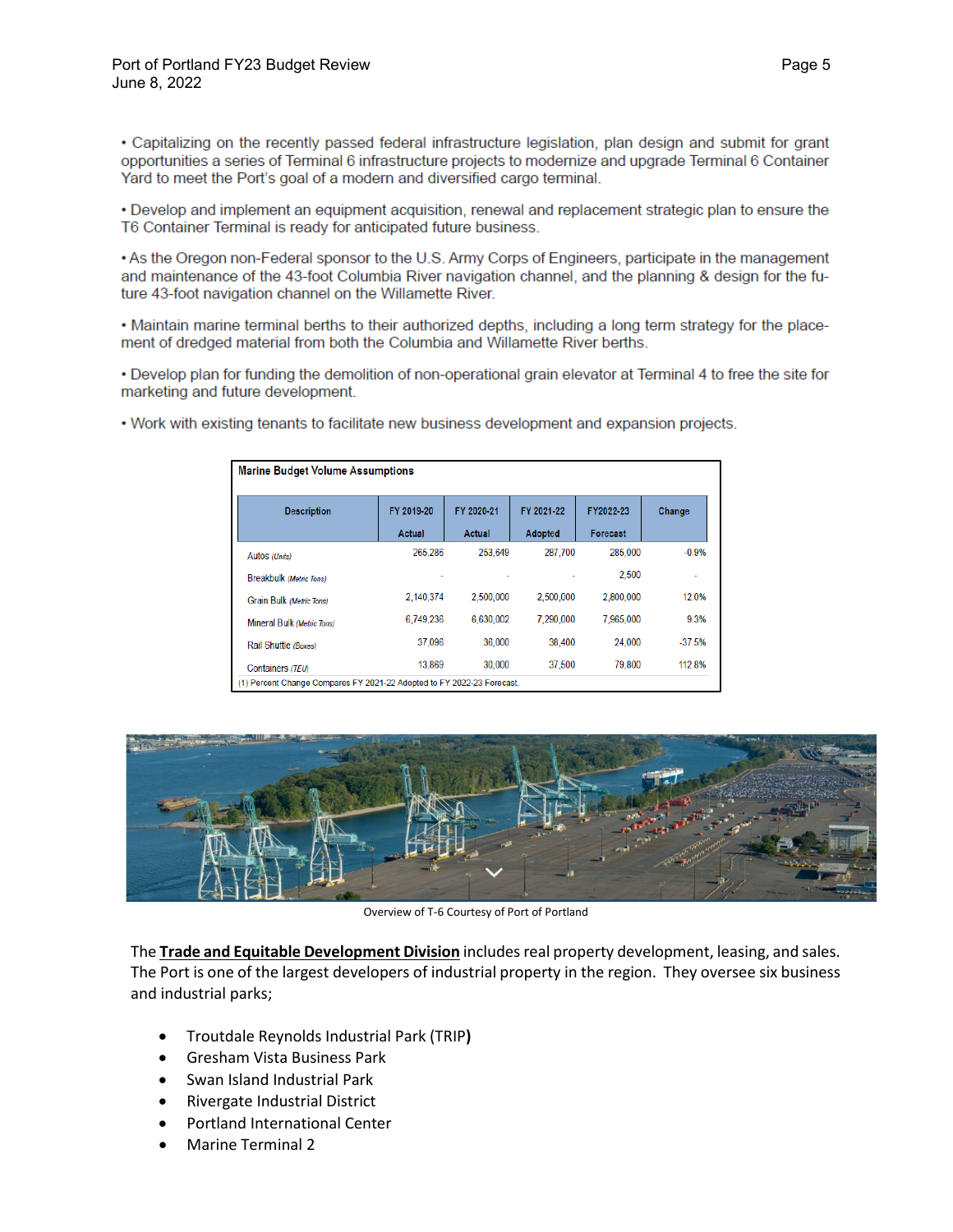This division's total budget is \$8.6 million, a \$1.6 million increase from the current year, with the majority of that increase being in consulting and contract services. Part of the increase is \$500,000 grant for planning, research, and development of a mass timber manufacturing plant at Terminal 2. A \$100 million grant has been applied for to build facilities for manufacturing, testing, and workforce training.



Located at the confluence of the Columbia and Willamette Rivers and nine miles northwest of downtown Portland, Rivergate is Oregon's primary gateway for international trade. In addition, it offers easy access to freeways, railroads and marine terminals. At 2,800 acres, Rivergate is Portland's largest industrial park with more than 14 million square feet of buildings.

Rivergate Industrial District courtesy Port of Portland

The **Navigation Division** is critical for the success of the maritime trade industry. This division assists in maintaining the Columbia and Willamette River navigation channels through the operation of the Dredge *Oregon*.



The division has 59 FTE and is budgeting \$15.6 million in expenditures for operating expenses. The dredging operation is funded through a reimbursable agreement with the US Army Corps of Engineers.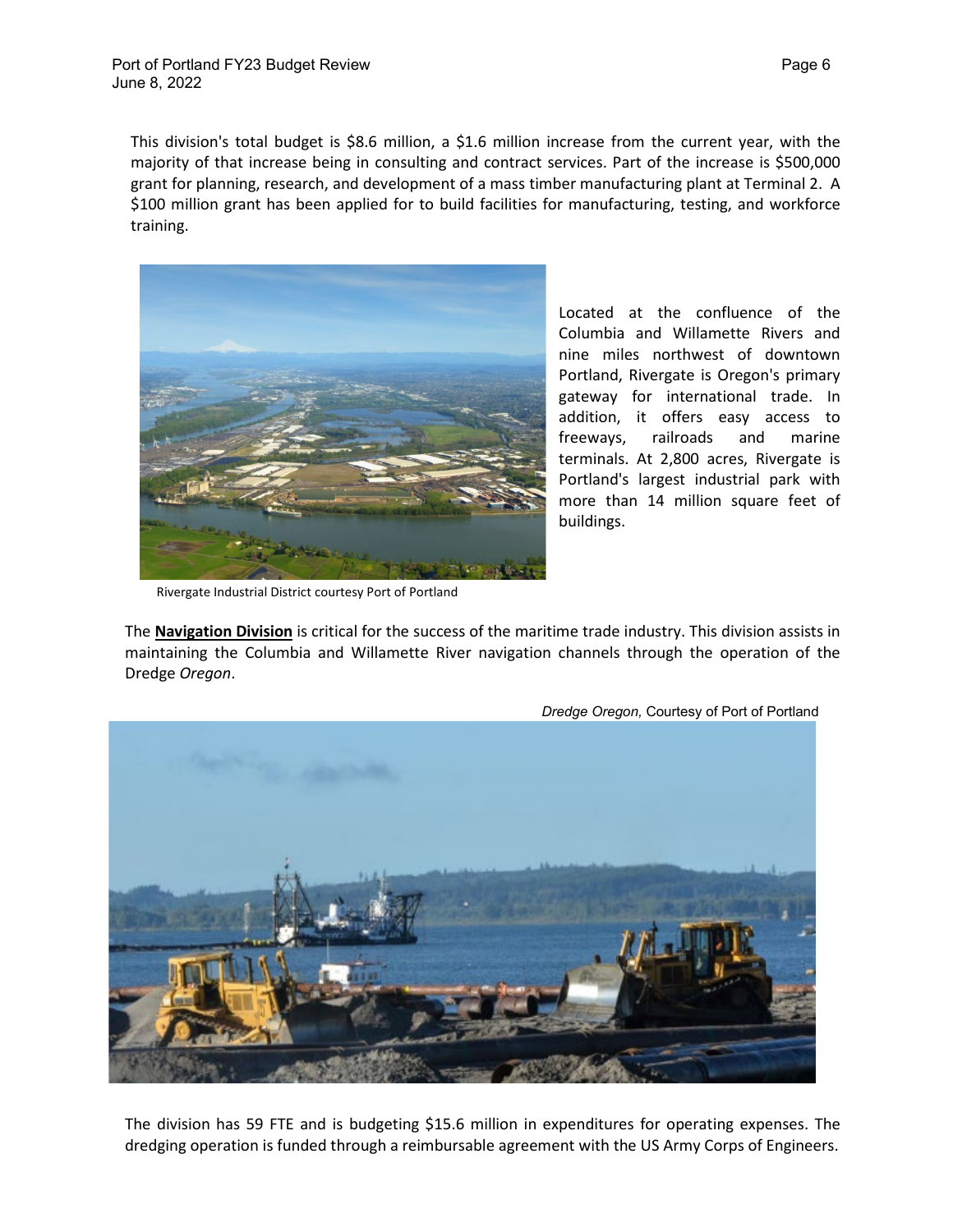The Columbia River channel is maintained at a width of 600 feet by a depth of 43 feet.

Capital projects in the Navigation Division include:

- Purchase a new dredge tender
- Barge Replacements
- Purchase Pipeline Support Equipment
- Drydock Ramp Barge
- Rebuild Dredge Cutterhead Gearbox
- Upgrade Dredge software

**Administration** provides corporate headquarters functions and project and technical services for the rest of the organization. The FY 23 budget is budgeting \$63.0 million, with \$45.8 million for personnel services expenditures. Administrative costs are either directly charged or allocated to operating divisions. These expenditures cover the 281 FTE.

The **Aviation Division** manages and provides facilities for the airlines and other airport tenants.

Aviation primarily generates revenues from:

- Automobile parking fees
- Facility rentals
- Aircraft landing fees
- Concession agreements.

Capital improvements are funded from:

- Airport operations income
- Revenue bonds
- Federal and State grants
- Passenger Facility Charges
- Customer Facility Charges

#### **General Aviation**

The role of General Aviation is to function as a reliever system to PDX. By serving the needs of corporate and private aircraft customers, the airports help preserve capacity for commercial operations at PDX.

Revenue generated from rental and concessions is expected to be \$3.9 million. This income will be used for operating expenditures of \$3.2 million. This division has 8 FTE.

The Port is working to increase existing lease revenue, develop new revenue sources and control costs and update the rates and fee structures at both reliever airports. The emphasis at both Hillsboro and Troutdale is focused on traditional airside aviation development and new non-aviation landside development, including industrial and commercial uses on airport property.

#### **Commercial Aviation**

Commercial Aviation at the Port consists of only the Portland International Airport (PDX). The Port manages the airport in partnership with the passenger and cargo airlines. Under the terms of the Airline and Cargo agreements at PDX, the signatory airlines serving PDX guarantee that revenues are equal to operating costs plus 130 percent of debt service costs for the Airfield and Terminal cost centers.

Funding to operate PDX is generated mainly from automobile parking fees, facility rentals, aircraft landing fees and concession agreements and is \$301.0 million in FY 23. This is an increase of \$30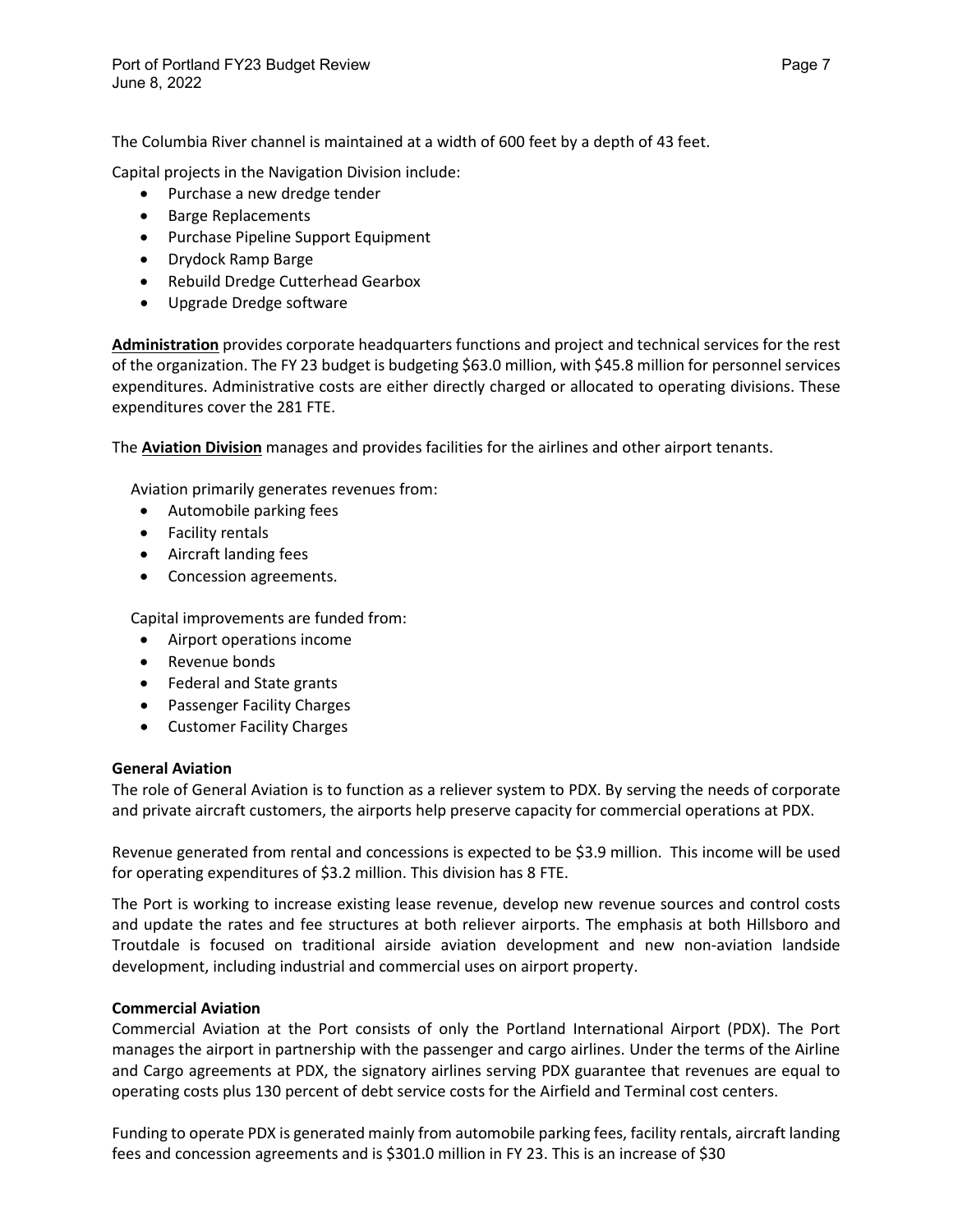million over the current fiscal year. Total passenger volume at PDX is projected to increase by 30%.

| <b>PDX Budget Volume Assumptions</b>                                   |            |            |            |                 |        |  |  |
|------------------------------------------------------------------------|------------|------------|------------|-----------------|--------|--|--|
| <b>Description</b>                                                     | FY 2019-20 | FY 2020-21 | FY 2021-22 | FY2022-23       | Change |  |  |
|                                                                        | Actual     | Actual     | Adopted    | <b>Forecast</b> |        |  |  |
| Total Passengers (in millions)                                         | 14.6       | 7.5        | 126        | 16.3            | 29.5%  |  |  |
| Landed Weight (Ibs. in billions)                                       | 10.8       | 7.8        | 10.2       | 11.8            | 15.5%  |  |  |
| (1) Percent Change Compares FY 2021-22 Adopted to FY 2022-23 Forecast. |            |            |            |                 |        |  |  |

Landed weight is projected at 11.8 billion pounds, 16% higher than current year. (While the passenger count measures the number of passengers using the airport, their freight going through the airport. "Landed weight" includes both passenger and freight traffic by assigning each model of plane a weight and summing the weight of all the arriving and departing aircraft.)

#### **Overall Requirements**

The total budget increased from \$2.7 billion in the current year to \$2.9 billion in the Approved Budget.

| <b>Summary of Budget By Object Code</b><br>(\$ Millions) |                   |                          |                           |                    |                           |
|----------------------------------------------------------|-------------------|--------------------------|---------------------------|--------------------|---------------------------|
|                                                          | 2019-20<br>Actual | 2020-21<br>Actual        | 2021-22<br><b>Rev Bud</b> | 2022-23<br>App Bud | <b>Budget</b><br>% Change |
| <b>Personnel Services</b>                                | 112               | 109                      | 118                       | 136                | 14%                       |
| Materials & Services                                     | 131               | 103                      | 134                       | 161                | 20%                       |
| Capital Outlay                                           | 374               | 464                      | 480                       | 446                | $-7%$                     |
| Debt Service                                             | 109               | 235                      | 424                       | 451                | 7%                        |
| <b>Fund Transfers</b>                                    | 395               | 337                      | 770                       | 887                | 15%                       |
| Contingencies                                            |                   | $\overline{\phantom{a}}$ | 662                       | 644                | $-3%$                     |
| <b>Ending Fund Balance</b>                               | 686               | 653                      | 124                       | 145                | 17%                       |
| <b>ITOTAL REQUIREMENTS</b>                               | 1,807             | 1,902                    | 2,712                     | 2,871              | 6%                        |

#### **Personnel Services:**

Total Personal Services costs are increasing by 14% to \$136 million. Total FTE is increasing by 71 positions (9%), with the largest increases being in the commercial aviation division, where security is increased by 17 positions and administration is increased by 20 positions.

| Full Time Equivalent (FTE) Summary           |         |         |                                 |                           |                           |
|----------------------------------------------|---------|---------|---------------------------------|---------------------------|---------------------------|
| <b>Benefit Type</b>                          | Actual  | Actual  | <b>Adopted</b><br><b>Budget</b> | Proposed<br><b>Budget</b> | Approved<br><b>Budget</b> |
|                                              | 2019-20 | 2020-21 | 2021-22                         | 2022-23                   | 2022-23                   |
| <b>Operating Divisions</b>                   |         |         |                                 |                           |                           |
| Commercial Aviation (1)                      | 3819    | 3831    | 3823                            | 4249                      | 425.9                     |
| <b>General Aviation</b>                      | 84      | 86      | 70                              | 80                        | 8.0                       |
| Trade & Equitable Development                | 148     | 15.1    | 251                             | 26.0                      | 26.0                      |
| <b>Marine</b>                                | 587     | 593     | 555                             | 655                       | 655                       |
| Navigation                                   | 42.9    | 41.7    | 54.7                            | 59.0                      | 59.0                      |
| <b>Total Operating FTE</b>                   | 506.8   | 507.8   | 524.6                           | 583.4                     | 584.4                     |
| <b>Administrative Divisions</b>              |         |         |                                 |                           |                           |
| <b>Corporate Administration</b>              | 1650    | 166 1   | 1821                            | 1934                      | 1934                      |
| Project Delivery & Safety (inc. Engineering) | 81.9    | 81.6    | 88.0                            | 88.0                      | 88.0                      |
| <b>Total Administrative FTE</b>              | 246.9   | 247.7   | 270.1                           | 281.4                     | 281.4                     |
| <b>Total Port FTE</b>                        | 753.7   | 755.4   | 794.7                           | 864.8                     | 865.8                     |
| Ratio of Administrative to Operating FTE     | 49%     | 49%     | 51%                             | 48%                       | 48%                       |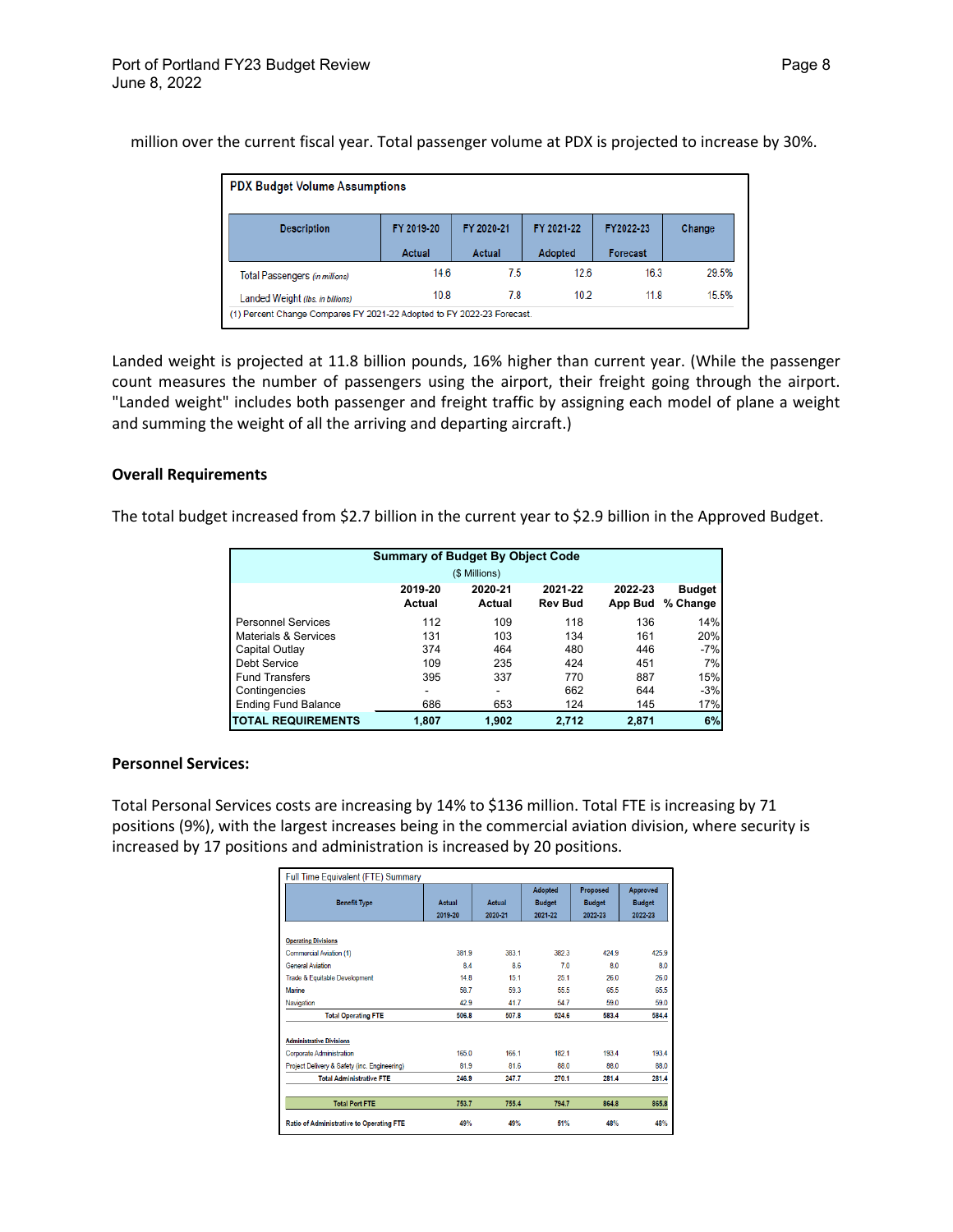#### **Materials and Services:**

Total Materials and Services costs are increasing by \$27 million (20%) to \$161 million. Half that is a \$14 million increase in longshore labor related to increased container traffic.

#### **Capital Outlay:**

FY 23 capital outlay is \$446 million. Total Capital Projects expenditures for FY 23 are \$468 million, with the largest projects as follows (in \$ millions):

| Terminal Improvements           | \$369 |
|---------------------------------|-------|
| <b>Ground Transportation</b>    | \$27  |
| Hillsboro Airport               | \$23  |
| Marine & Navigation Engineering | 527   |

## **GENERAL FUND**

#### **GENERAL FUND RESOURCES**

| <b>General Fund Resources</b> |                   |                   |                           |                           |                           |  |  |
|-------------------------------|-------------------|-------------------|---------------------------|---------------------------|---------------------------|--|--|
|                               |                   | (\$ Millions)     |                           |                           |                           |  |  |
|                               | 2019-20<br>Actual | 2020-21<br>Actual | 2021-22<br><b>Rev Bud</b> | 2022-23<br><b>App Bud</b> | <b>Budget</b><br>% Change |  |  |
| <b>Beginning Fund Balance</b> | 238               | 209               | 221                       | 201                       | $-9%$                     |  |  |
| Fees and Charges              | 63                | 75                | 80                        | 99                        | 24%                       |  |  |
| Other Income                  | 6                 | 6                 | 25                        | 4                         | $-82%$                    |  |  |
| Debt Proceeds                 |                   |                   |                           | 4                         | 0%                        |  |  |
| Transfers In                  | 50                | 52                | 51                        | 57                        | 11%                       |  |  |
| <b>TOTAL RESOURCES</b>        | 359               | 342               | 377                       | 366                       | $-3%$                     |  |  |

All of the Port's operations, except those at PDX, are budgeted in the General Fund, including the two general aviation airports at Hillsboro and Troutdale, Marine, Industrial Development, Navigation, and Corporate Administration.

The Port generates revenue from user fees and contracted services by its various divisions: Marine & Industrial Development, General Aviation, and Navigation. The largest source of income in the General Fund, the "drivers" that support administrative costs at the Port, come from the Marine & Navigation divisions.

The General Fund budget is decreasing by \$11 million in FY 23. While revenue from fees and charges is increasing, there is a corresponding decrease in beginning fund balance and other revenues.

#### **GENERAL FUND REQUIREMENTS**

| <b>General Fund Requirements</b>        |                          |                          |                           |                    |                           |  |  |  |
|-----------------------------------------|--------------------------|--------------------------|---------------------------|--------------------|---------------------------|--|--|--|
|                                         | (\$ Millions)            |                          |                           |                    |                           |  |  |  |
|                                         | 2019-20<br><b>Actual</b> | 2020-21<br><b>Actual</b> | 2021-22<br><b>Rev Bud</b> | 2022-23<br>App Bud | <b>Budget</b><br>% Change |  |  |  |
| <b>Enterprises &amp; Community Svcs</b> | 48                       | 56                       | 68                        | 87                 | 28%                       |  |  |  |
| <b>Administrative Services</b>          | 79                       | 46                       | 55                        | 63                 | 16%                       |  |  |  |
| Environmental & Conservation Sycs       | 4                        | 6                        | 10                        | 5                  | $-47%$                    |  |  |  |
| Debt Service                            | 14                       | 12                       | 12                        | 13                 | 5%                        |  |  |  |
| <b>Transfers Out</b>                    | 5                        |                          | 31                        | 11                 | $-63%$                    |  |  |  |
| Contingencies                           |                          |                          | 201                       | 186                | $-7%$                     |  |  |  |
| <b>Ending Fund Balance</b>              | 209                      | 221                      |                           |                    | 0%                        |  |  |  |
| <b>ITOTAL FUND REQUIREMENTS</b>         | 359                      | 342                      | 377                       | 366                | $-3%$                     |  |  |  |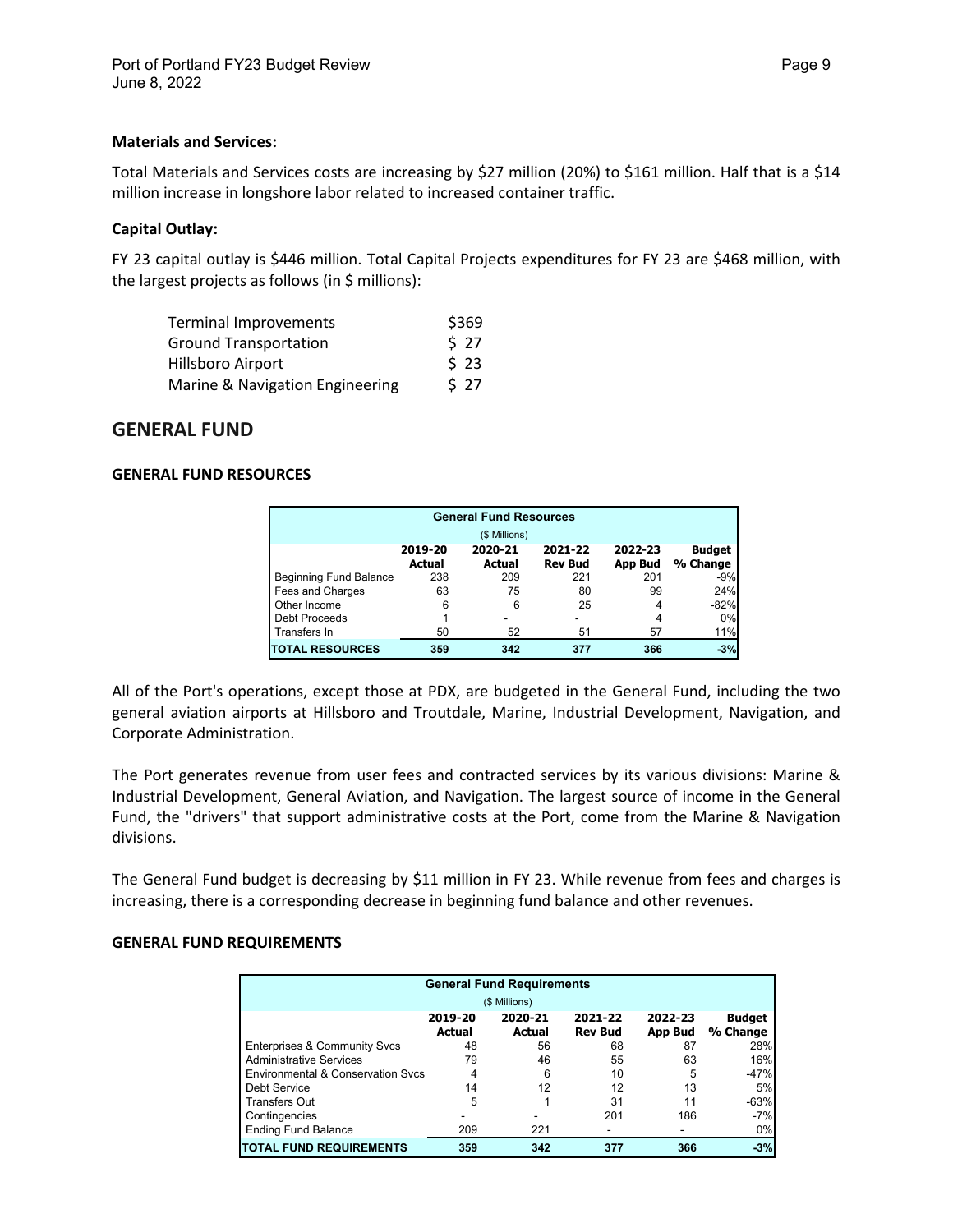| <b>Summary of Budget by Fund</b>          |                          |                   |                           |                    |                           |  |
|-------------------------------------------|--------------------------|-------------------|---------------------------|--------------------|---------------------------|--|
| (\$ Millions)                             |                          |                   |                           |                    |                           |  |
|                                           | 2019-20<br><b>Actual</b> | 2020-21<br>Actual | 2021-22<br><b>Rev Bud</b> | 2022-23<br>App Bud | <b>Budget</b><br>% Change |  |
| General Fund                              | 359                      | 342               | 377                       | 366                | $-3%$                     |  |
| <b>Bond Construction Fund</b>             | 49                       | 31                | 64                        | 63                 | $-1%$                     |  |
| Airport Revenue Fund                      | 379                      | 562               | 905                       | 1.069              | 18%                       |  |
| <b>Airport Construction Fund</b>          | 535                      | 576               | 959                       | 922                | $-4%$                     |  |
| <b>Customer Facility Charge Fund</b>      | 143                      | 98                | 56                        | 44                 | $-21%$                    |  |
| <b>Customer Facility Charge Bond Fund</b> | 19                       | 19                | 19                        | 19                 | 0%                        |  |
| Passenger Facility Charge Fund            | 179                      | 101               | 106                       | 124                | 17%                       |  |
| Airport Revenue Bond Fund                 | 114                      | 143               | 196                       | 236                | 20%                       |  |
| Passenger Facility Charge Bond Fund       | 29                       | 29                | 29                        | 28                 | $-3%$                     |  |
| <b>GRAND TOTAL ALL FUNDS</b>              | 1,807                    | 1.902             | 2.712                     | 2,871              | 6%                        |  |

## **OTHER SIGNIFICANT BUDGET AREAS**

The Port budgets in eight other funds:

- 1) Bond Construction Fund accounts for the acquisition, construction, expansion, and improvement of new and existing structures and facilities. Resources are generated from property taxes, federal/state grants, interest on investments, and transfers from the General Fund and Airport Revenue Fund. Capital expenditures are budgeted at \$49 million in this fund, mainly for Terminal 4 and 6 projects; equipment upgrades and replacements; procurement of new dredging equipment; and improvement projects at the Hillsboro Airport.
- 2) Airport Revenue Fund is where PDX operations are budgeted. This fund is a requirement as long as the PDX has Revenue Bonds. Primary revenue sources include facility rentals, aircraft landing fees, automobile parking fees and concession agreements. (Operating expenses are forecast at \$629 million and \$300 million for debt service costs)
- 3) Airport Construction Fund is used solely to pay for additions, expansions, and improvements to PDX. Resources are interest earned on investments, capital grants, airport revenue bond proceeds and transfers from the Airport Revenue Fund, Passenger Facility Charge Fund and the Customer Facility Charge Fund. The operating/capital budget is \$397 million.
- 4) Airport Revenue Bond Fund is where the principal and interest payments are budgeted for airport revenue bonds. Funding comes from transfers from the Airport Revenue & Airport Construction Funds, debt proceeds, and interest earned on investments. In the Approved Budget, there are \$114 million set aside to cover debt services.
- 5) Customer Facility Charge (CFC) Fund is used to fund rental car projects and programs. Resources are from customer facility charges and interest earnings on investments. Requirements include transfersto Airport Construction and CFC Bond Funds. There will be \$20 million transferred to these funds for related projects.
- 6) Customer Facility Charge (CFC) Bond Fund accounts for principal and interest payments relating to the CFC revenue bonds at PDX. Transfers and interest earnings are the resources for this fund. (\$9.5 million will be used for debt service payments)
- 7) Passenger Facility Charge (PFC) Fund accounts for activity relating to PFCs derived from PDX. The Aviation Safety and Capacity Expansion Act of 1990 (PFC's Act) requires air carriers and their agents to collect the PFCs and remit collection to the airport once a month. The expenditures include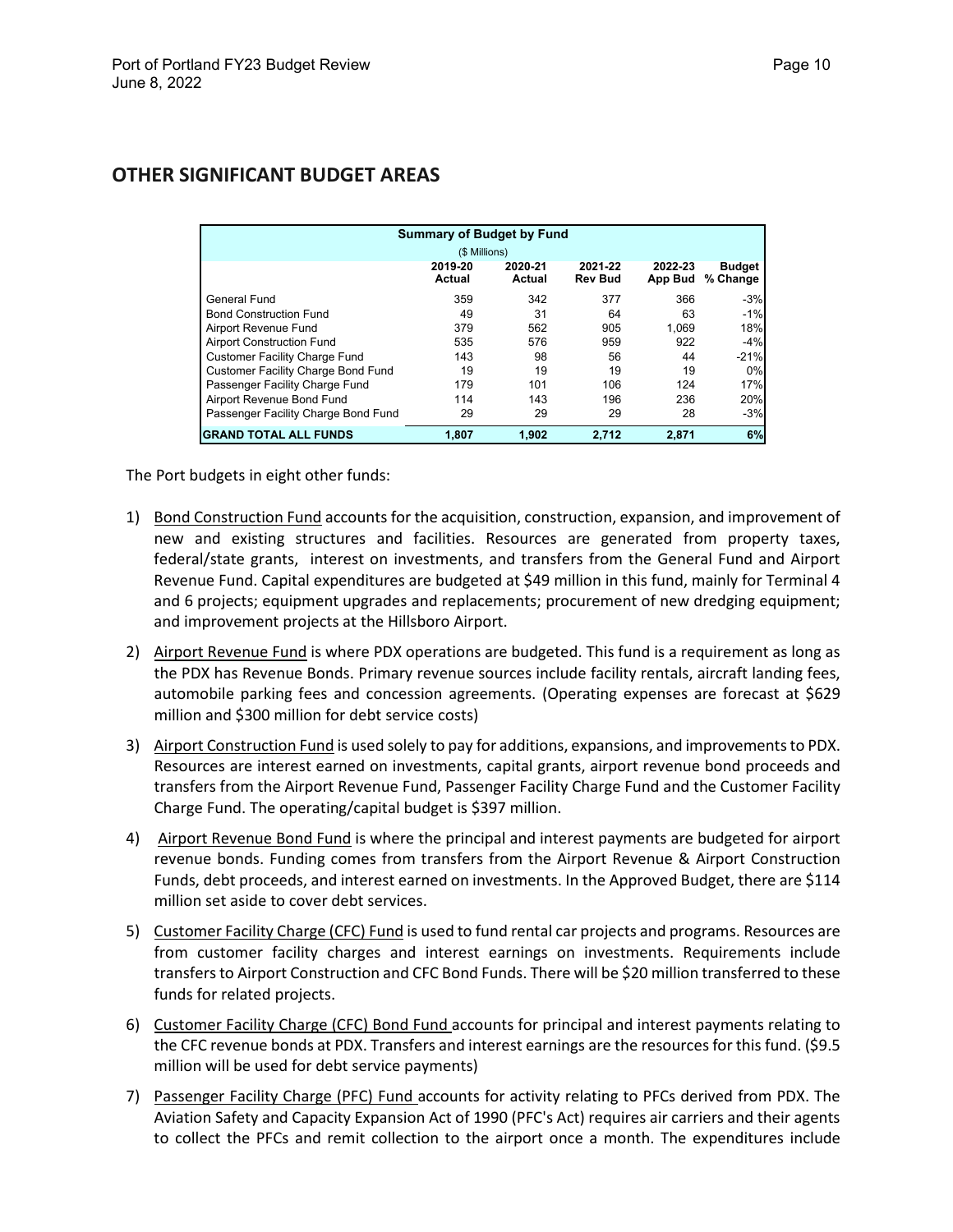transfers to the PFC Bond Fund or any other applicable fund of the Port to pay costs of projects that have been approved for PFC use by the FAA. (\$23.7 million will be transferred from this fund to the PFC Bond Fund for various projects.)

8) Passenger Facility Charge (PFC) Bond Fund budgets the principal and interest payments relating to the PFC Revenue Bonds at PDX. Transfers from the PFC fund, interest earned on investments, and reserves are the funding sources. (\$14.3 million will be used for debt service payments.)

#### **Further Detail on Airport Revenue Fund**

PDX resources and expenditures must be kept separate from general Port operations. These resources are restricted for use following FAA regulations, agreements with the airlines, and revenue bond covenants. The primary sources of revenue include facility rentals, aircraft landing fees, automobile parking fees and concession agreements. The Airport Revenue Fund accounts for operating resources and expenditures. In addition, separate funds are maintained for debt service, capital construction, passenger facility charges (PFC), and customer facility charges (CFC).

PDX operating revenue is budgeted to increase 9% to \$301.0 million in 2022-23. The increase is due in part to rental car, concession and other fees paid to the Port, and landing fees paid by the airlines based on passenger volumes, all increasing slightly with the uptick in travel.

# **DEBT STATUS**

Total outstanding debt for the Port as of June 30, 2022, is estimated at \$1.8 billion. Most of the debt is for capital projects at PDX, either Airport Revenue Bonds or Customer Facility Charge Revenue Bonds. There is no General Obligation Bonded Debt.

| Port of Portland Outstanding Long Term Debt |             |  |  |  |
|---------------------------------------------|-------------|--|--|--|
|                                             | \$ Millions |  |  |  |
| <b>PERS Bonds</b>                           | 46          |  |  |  |
| Long Term Loans - State & Other             | 11          |  |  |  |
| <b>Revenue Bonds</b>                        | 1,564       |  |  |  |
| Passenger Facility Charge Bonds             | 81          |  |  |  |
| <b>Customer Facility Charge Bonds</b>       | 157         |  |  |  |
| Total                                       | 1,859       |  |  |  |

# **BUDGET/STRATEGIC PLAN ALIGNMENT**

The Budget provides clear provisions for several budget priorities:

- Address systematic understaffing in key areas Budget adds 71 positions
- Redevelop the terminal core Budget continues funding this project
- Mass timber manufacturing center at Terminal 2 budget includes initial funding
- Significant growth in Terminal 6 container volumes and FTE to accommodate budget provides for double the volume of the current year container flow and positions to handle that increase
- Restore key services contracts and rebuild air service -All airport budgets are increased

The budget is less clear about meeting the following priorities:

- Evaluate Port assets' contribution to shared prosperity
- Invest in enterprise architecture and business intelligence systems
- Develop strategy for employee learning and development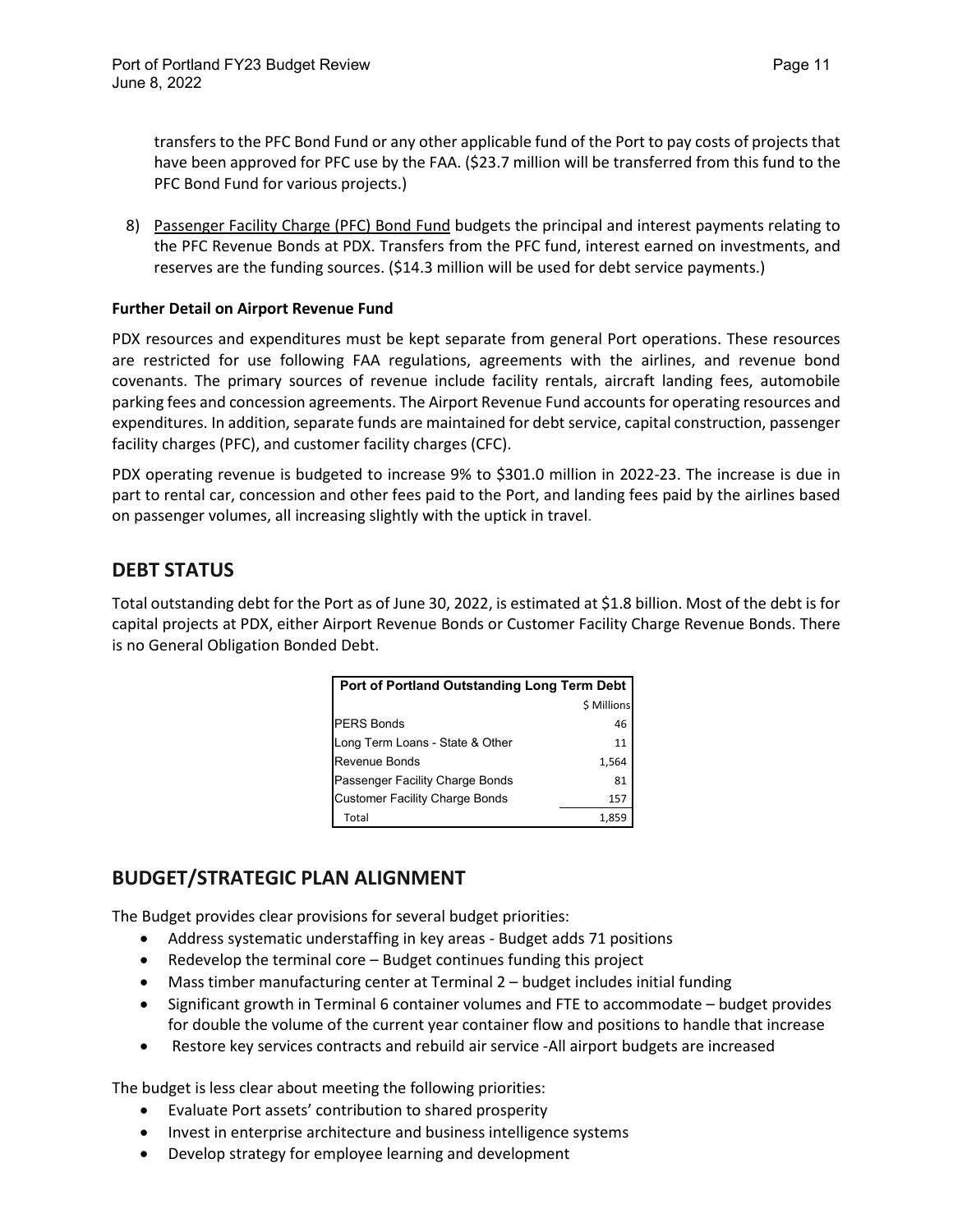# **HIGHLIGHTS**

- The total FY 2022-23 budget is \$2.9 billion, 3% higher than the revised current year budget.
- Only about 40% of the \$2.9 billion FY23 budget is for expenditures, \$1.2 billion. The rest of the budget consists of interfund transfers and contingency and ending fund balance
- The Port created a new Trade and Economic development division. The division is spearheading a coalition that applied for federal money to facilitate the growing mass timber industry. The coalition now competes for up to \$100 million in American Rescue Plan funding to develop and scale mass timber manufacturing in Oregon. If funded and successful, the Port will transform Terminal 2 into a Mass Timber Modular Manufacturing Facility. The Port anticipates a successful grant proposal could help drive economic recovery in the region.
- The Port is projecting 8.2 million enplaned passengers in FY22-23 30% higher than the FY 21- 22 budget of 6.3 million.
- The Port estimates that next year it will handle 80,000 containers, more than double the anticipated number of 37,500 containers this year.
- Total Personnel Services costs are increasing by 14% to \$136 million. Total FTE is increasing by 71 positions (9%), with the largest increases being in the commercial aviation division, where security is increased by 17 positions and administration is increased by 20 positions.

| Yes                       | <b>No</b> | <b>Compliance Issue</b>                                                    |  |  |
|---------------------------|-----------|----------------------------------------------------------------------------|--|--|
| X                         |           | Did the district meet publication requirements?                            |  |  |
| $\mathbf{x}$              |           | Do resources equal requirements in every fund?                             |  |  |
| <b>NA</b>                 |           | Does the G.O. Debt Service Fund show only principal and interest payments? |  |  |
| $\boldsymbol{\mathsf{x}}$ |           | Are contingencies shown only in operating funds?                           |  |  |
| X                         |           | Did the budget committee approve the budget?                               |  |  |
| $\mathbf x$               |           | Did the budget committee set the levy?                                     |  |  |
| X                         |           | Does the audit show the district was in compliance with budget law?        |  |  |

# **BUDGET PROCESS & COMPLIANCE**

## **LOCAL BUDGET LAW COMPLIANCE**

The FY 2022-23 Budget is in substantial compliance with local budget law. Estimates were judged to be reasonable for the purposes shown.

The audit report for FY 2020-21 notes over expenditures in two funds, the General Fund and the Airport Construction Fund.

| <b>General Fund</b>              | <b>Budget</b> | Actual      | V ariance  |
|----------------------------------|---------------|-------------|------------|
| Debt Payments                    | 11,963,926    | 12,335,167  | 371,241    |
| Other environmental              | 6,036,737     | 6,207,780   | 171,043    |
| <b>Airport Construction Fund</b> |               |             |            |
| Capital outlay                   | 415,092,728   | 443,212,781 | 28,120,053 |

The district provided an explanation in the audit document stating:

• The debt payment over-expenditure resulted from the non-cash, budgetary impact of an unbudgeted forgivable loan from the State which will be due in fiscal 2022 if it is not forgiven.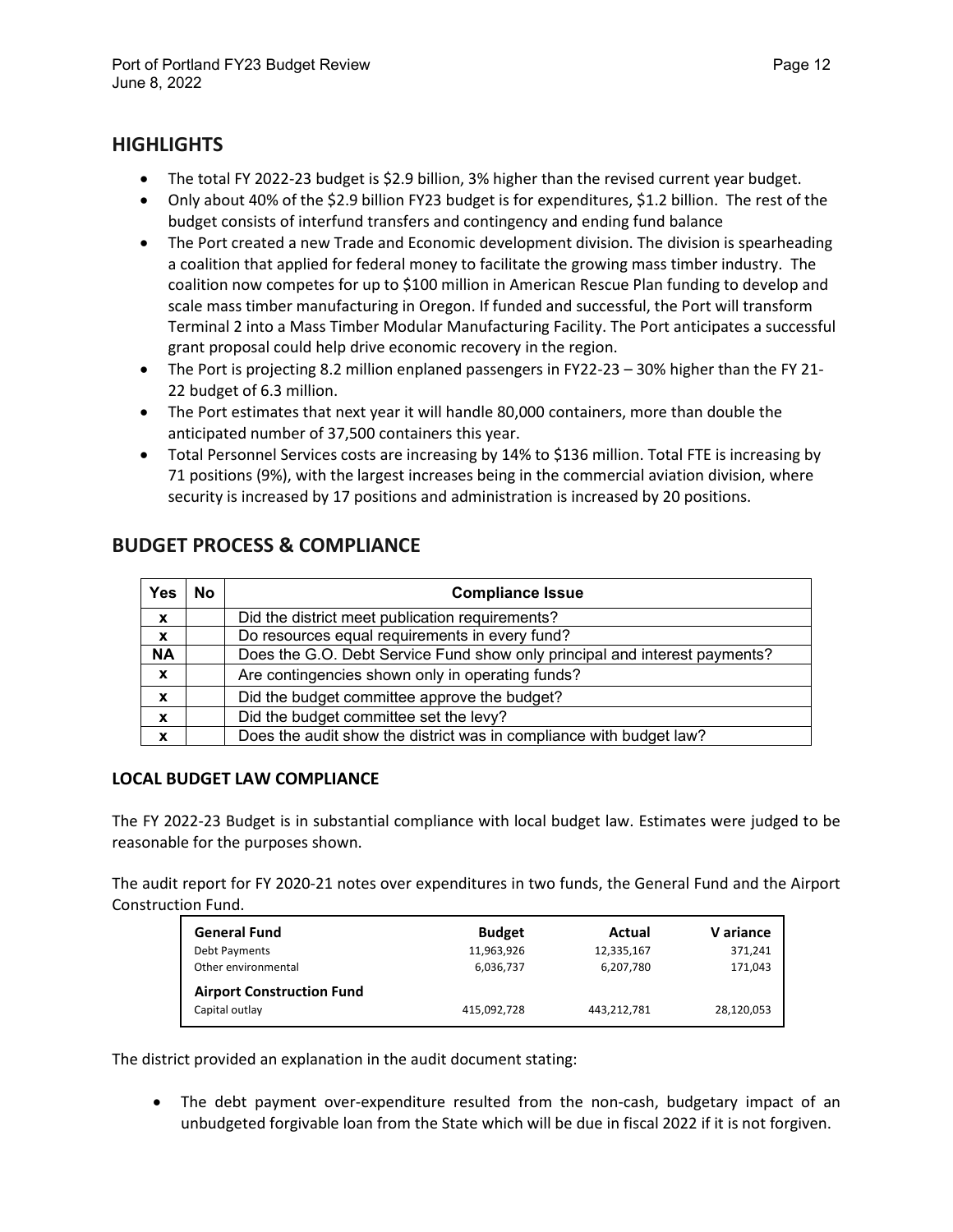- The environmental liability resulted from the revision of estimated accrued environmental liabilities after final budget appropriations were made for the fiscal year. Neither represent a cash over-expenditure.
- The Airport Construction Fund capital outlay over-expenditures resulted from the non-cash budgetary impact of accounting expenses accrual that took place after final approbations were made for the fiscal year.

Over expenditure issues are recurring for the Port. TSCC has discussed the over expenditures with Port staff and they highlighted the challenges of accrual-based accounting, meaning expenditures must be recognized as soon as the liability is incurred. This explanation from the Port last year in response to a similar audit finding provides context: "While we must finalize budget appropriations by June 30 of each year, under accrual accounting we still record expenses well after June 30, until our annual audit is completed, and our books are closed. To avoid future over expenditures, the Budget department will continue to work closely with business unit and project managers to estimate, plan, and appropriate for expenditures that will be accrued through our year-end close process."

## **CERTIFICATION LETTER RECOMMENDATIONS & OBJECTIONS**

TSCC staff did not find any deficiencies in the district's FY 2022-23 budget or budget process. Given the recurring nature of over expenditures (four out of the last five audits), staff is suggesting one recommendation for the certification letter:

**Recommendation:** The Commission has no objections to the FY 2022-23 approved budget, and one recommendation. On review of the Port's FY 2020-21 audit, the Commission found that the district had expenditures or fund transfers that exceed appropriation limits. We understand the difficulty of a commercial enterprise conforming to the requirements of a budget law created for tax-dependent organizations, particularly in capital funds. We have noticed that over expenditures are a recurring challenge, and encourage the district to implement enhanced policies to mitigate these issues going forward.

Port staff have met with TSCC staff to discuss the over expenditures and have responded with a written letter, including a plan for addressing the issue: "To avoid future over expenditures, the Budget department will continue to work closely with business unit and project managers to estimate, plan, and appropriate for expenditures that will be accrued through our year-end close process."